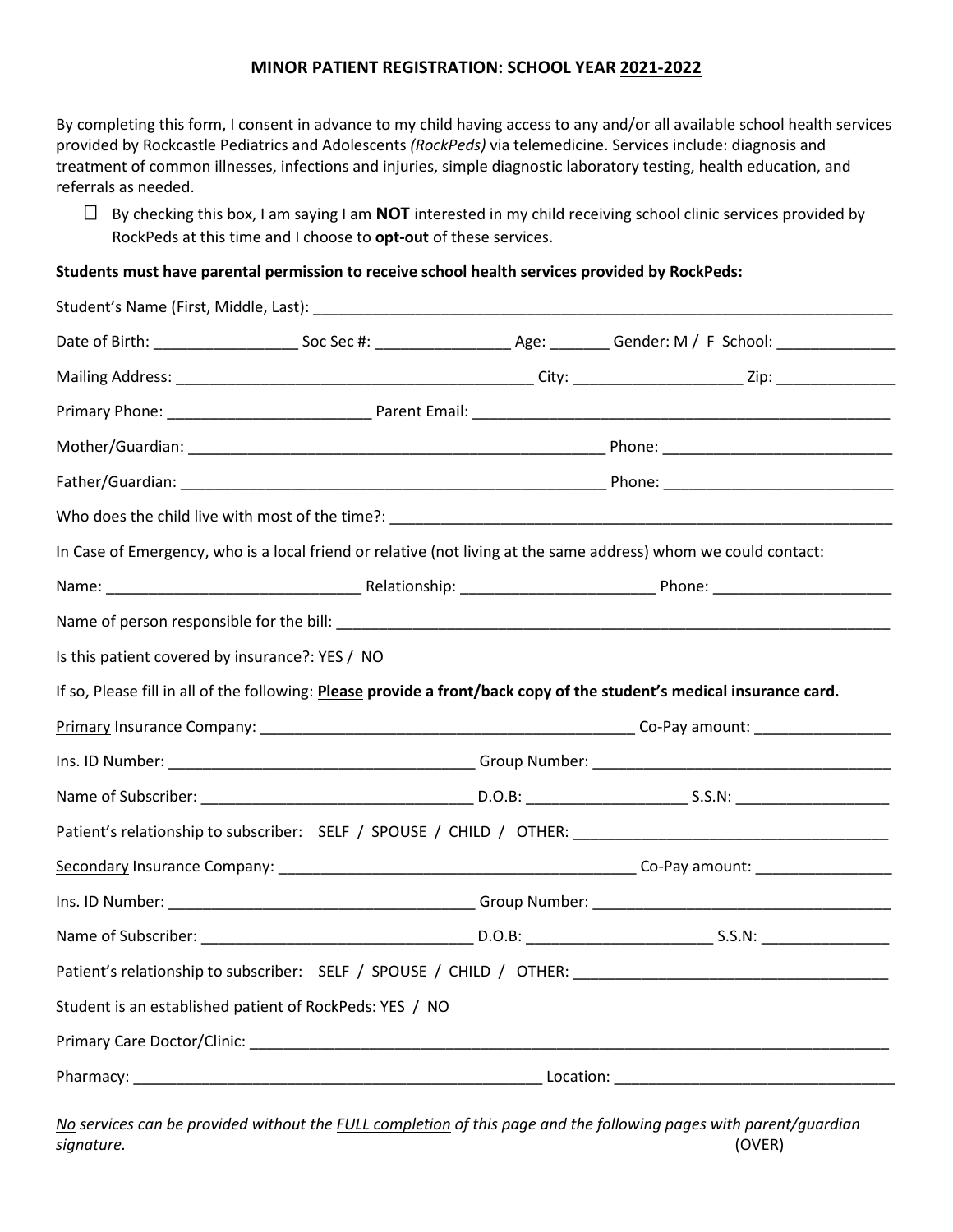Child's Name: \_\_\_\_\_\_\_\_\_\_\_\_\_\_\_\_\_\_\_\_\_\_\_\_\_\_\_\_\_\_\_\_\_\_\_\_\_\_\_\_\_\_\_\_\_\_\_\_\_\_\_\_ D.O.B: \_\_\_\_\_\_\_\_\_\_\_\_\_\_\_\_\_\_\_\_\_\_\_\_\_\_\_\_

HIPPA/FERPA: All students have health issues that must be handled in a confidential manner. RockPeds staff will share confidential information only in the following situations:

- 1. When it is educationally relevant for a student's academic progress.
- 2. When it is necessary to address a student's potential health care needs.
- 3. To ensure safety of the student, other students, and school personnel.
- 4. Other situations specified by law.

For example, RockPeds staff may discuss the student's medication and other health care needs with the appropriate staff members who will administer the student's medicine and provide care to the student while the student is at school.

Additional detailed information about our Privacy Policies that govern Rockcastle Pediatrics and Adolescents are provided with this consent, please review.

**TELEMEDICINE**: Student encounters with RockPeds pediatrician or nurse practitioner will be performed using videoconferencing technology. Student will be at school in the presence of the school nurse and will be able to see and hear the RockPeds provider. Likewise, the RockPeds provider will be able to hear, see, and examine the student as if they were in the same room. The information transmitted will be used for diagnosis, treatment, and/or education. Safety measures are implemented to ensure the video-conference is secure, and no part of the encounter will be video or audio recorded.

I, the undersigned,

- 1. Understand that the services provided include: diagnosis and treatment of common illnesses, infections and injuries, simple diagnostic laboratory testing, health education, and referrals as needed.
- 2. Give permission and consent for my child to have treatment through and by Rockcastle Pediatrics and Adolescents. I understand the nature of this treatment, the way it is provided, and the details and limitations of this form and style of treatment.
- 3. Give permission for RockPeds staff to receive information from the school about my child's health history.
- 4. Acknowledge that I have been offered a copy of the Notice of Privacy Practices.
- 5. Agree to release all records related to this treatment to my child's Primary Care Provider (if not a RockPeds provider.)
- 6. Agree that I will be responsible for all the costs associated with said treatment and that I will provide any insurance information as requested. All costs and fees not covered by insurance will be my responsibility, including co-pays.
- 7. As a parent/guardian of the student named above, I:
	- a. Authorize the release of any information necessary to process insurance claims for payment benefits to RockPeds.
	- b. Authorize payment of benefits to RockPeds for services rendered.
	- c. Have provided details of all insurance policies that cover my child.

The information above and on the preceding page is true and complete to the best of my knowledge.

Parent/Guardian Name (PRINTED): \_\_\_\_\_\_\_\_\_\_\_\_\_\_\_\_\_\_\_\_\_\_\_\_\_\_\_\_\_\_\_\_\_\_\_\_\_\_\_\_\_\_\_\_\_\_\_\_\_\_\_\_\_\_\_\_\_\_\_\_\_\_\_\_\_\_\_\_\_

Parent/Guardian Name (SIGNED): \_\_\_\_\_\_\_\_\_\_\_\_\_\_\_\_\_\_\_\_\_\_\_\_\_\_\_\_\_\_\_\_\_\_\_\_\_\_\_\_\_\_\_\_\_\_\_\_\_\_\_\_\_\_\_\_\_\_\_\_\_\_\_\_\_\_\_\_\_\_

Date: \_\_\_\_\_\_\_\_\_\_\_\_\_\_\_\_\_\_\_\_\_\_\_\_\_\_\_\_\_\_\_\_\_\_